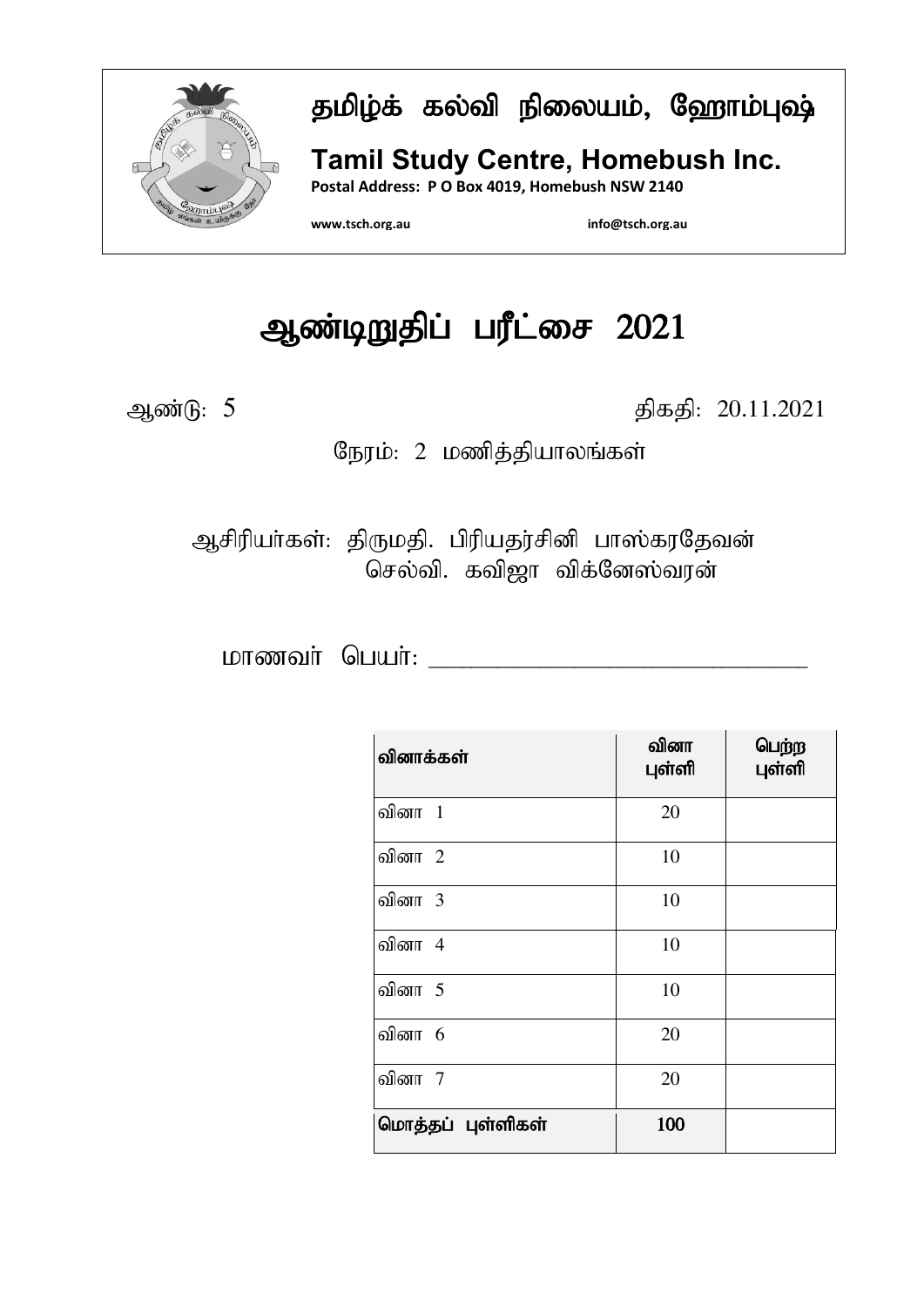| ( <u>ଇ)</u> ଲ<br>வினா<br>---<br>.<br>.<br>-IN<br>. 61<br>ີ | ரகள்<br>И<br>-- | $-1$ . $-$<br>. n<br>эсэн |  |
|------------------------------------------------------------|-----------------|---------------------------|--|
|------------------------------------------------------------|-----------------|---------------------------|--|

## தரப்பட்ட கதையை வாசித்து அதன் கீழே உள்ள வினாக்களுக்கு விடை எழுதுக. குருவின் அறிவுறை

பூங்குன்றம் என்ற அழகிய கிராமத்தில் சங்கீத வித்துவான் ஒருவர் வசித்து வந்தார். அவரிடம் அயலூரிலுள்ள சங்கர் என்ற சிறுவன், சங்கீதம் கற்று வந்தான். வித்துவான் சங்கருக்கு எல்லா இராகங்களையும் கற்பிக்கார்.

சங்கர் படிப்பு முடித்து குருவிடம் ஆசி பெற்று தன் ஊருக்குப் புறப்பட்டான். அப்போது குரு அவனைப் பார்த்து உனக்கு இசையில் முழுத் திறமையும் வந்துவிட்டது. ஆனால் எச்சந்தர்ப்பத்திலும் ஆகிரி இராகத்தை மட்டும் பாடாதே. அப்படிப் பாடினால், அன்று முழுவதும் உனக்கு உணவு கிடைக்காது என்று கூறி வழி அனுப்பி வைத்தார்.

சங்கர் உணவுப் பொதியுடன் தன் ஊர் நோக்கி நடந்து சென்று கொண்டிருந்தான். அவனுக்கு களைப்பாக இருந்தது. காலை நேரம் உணவுப் பொதியை மூங்கில் மரக்கிளையில் கட்டிவிட்டு இளைப்பாறினான். உணவுப் பொதி எதிரில் தானே உள்ளது ஆகிரி இராகத்தைப் பாடினால் என்ன உணவு கிடைக்காமலா போகும்? என நினைத்தான். தன்னை மறந்து நீண்ட நேரம் ஆகிரி இராகத்தைப் பாடி மகிழ்ந்தான்.

நண்பகல் நேரம் ஆனது. பசி அவனை வாட்டியது. மூங்கில் மரத்தைப் பார்த்தான். உணவுப் பொதியைக் காணாது அதிர்ச்சியடைந்தான். மரத்தை அண்ணார்ந்து மேலே பார்த்தான். அவன் கைகளுக்கு எட்டாத உயரத்தில் அதே மூங்கில் கிளையில் உணவுப் பொதி தொங்கிக் கொண்டிருந்தது. அவனுக்கு அப்போது தான் உண்மை புரிந்தது. காலை நேரத்தில் தரையைத் தொட்டுக்கொண்டிருந்த மூங்கில் கிளை வெயில் ஏற எட்டாத உயரத்திற்கு நிமிர்ந்துவிட்டது என்பதை உணர்ந்தான்.

குருவின் அறிவுறையை மீறியதால் தனக்கு சரியான தண்டனைக் கிடைத்தது என்று எண்ணி மனம் வருந்தினான். பசியுடன் பயணத்தைத் தொடர்ந்தான்.

 $"$ பெரியோரின் அறிவுறைகளைக் கேட்போம். அகன்படி நடப்போம் $"$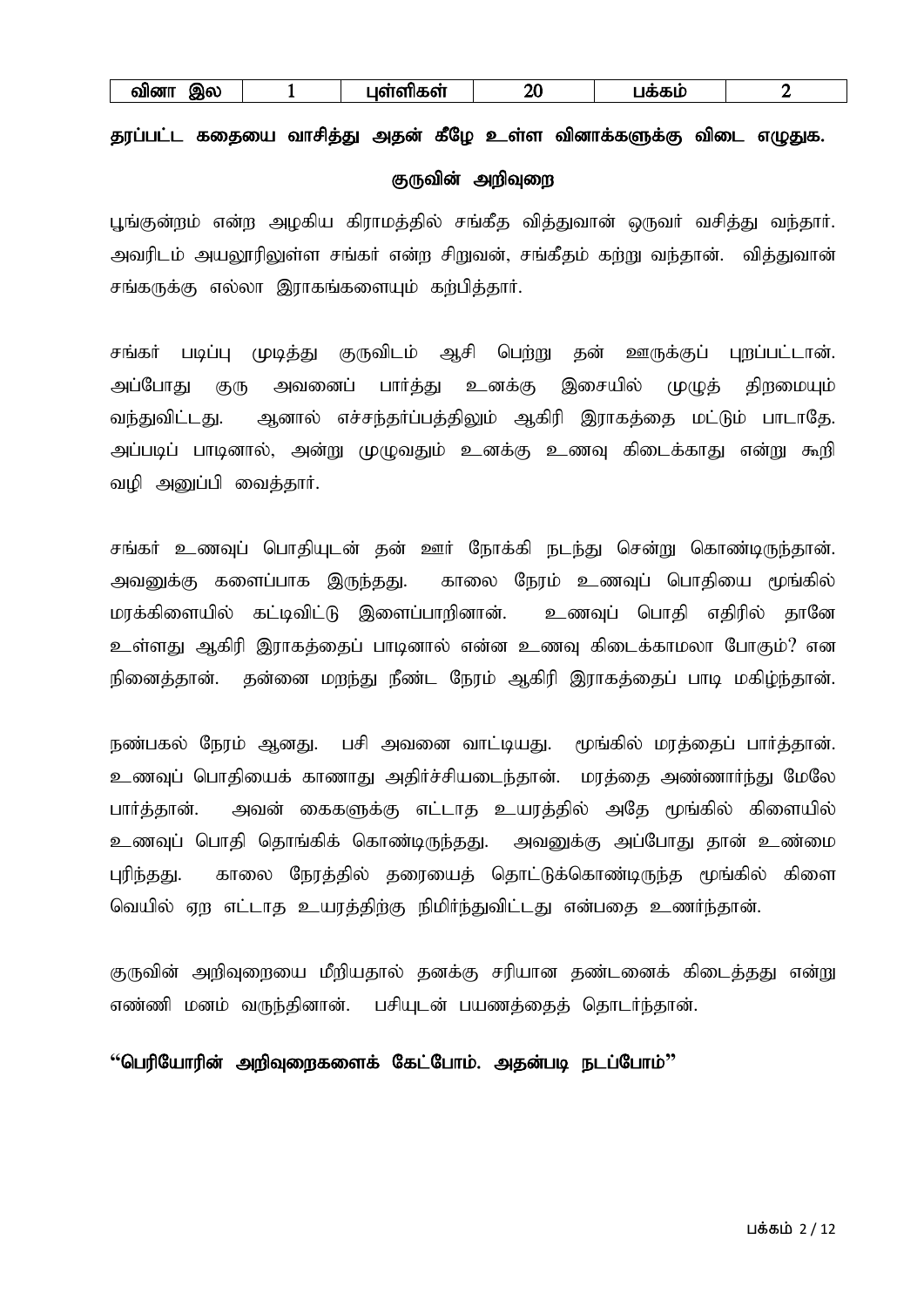| 1) | சங்கீத வித்துவான் வசித்து வந்த கிராமத்தின் பெயர் யாது?                                                                                                                                                                                                                                                                                                                                                                                                                                 |                                                                                                                                                                                                                                                                                                                                                                                                                                                                                        |
|----|----------------------------------------------------------------------------------------------------------------------------------------------------------------------------------------------------------------------------------------------------------------------------------------------------------------------------------------------------------------------------------------------------------------------------------------------------------------------------------------|----------------------------------------------------------------------------------------------------------------------------------------------------------------------------------------------------------------------------------------------------------------------------------------------------------------------------------------------------------------------------------------------------------------------------------------------------------------------------------------|
| 2) | $(2 \text{ L} \text{or} \text{m} \text{m} \text{m})$<br>சங்கீதம் கற்க சென்ற சிறுவனின் பெயர் யாது?                                                                                                                                                                                                                                                                                                                                                                                      |                                                                                                                                                                                                                                                                                                                                                                                                                                                                                        |
| 3) | குரு சிறுவனிடம் எந்த இராகத்தை பாட வேண்டாம் எனக் கூறினார்?                                                                                                                                                                                                                                                                                                                                                                                                                              | $(2 \text{ L} \cdot \text{L} \cdot \text{L} \cdot \text{L} \cdot \text{L} \cdot \text{L} \cdot \text{L} \cdot \text{L} \cdot \text{L} \cdot \text{L} \cdot \text{L} \cdot \text{L} \cdot \text{L} \cdot \text{L} \cdot \text{L} \cdot \text{L} \cdot \text{L} \cdot \text{L} \cdot \text{L} \cdot \text{L} \cdot \text{L} \cdot \text{L} \cdot \text{L} \cdot \text{L} \cdot \text{L} \cdot \text{L} \cdot \text{L} \cdot \text{L} \cdot \text{L} \cdot \text{L} \cdot \text{L} \cdot$ |
|    |                                                                                                                                                                                                                                                                                                                                                                                                                                                                                        | $(2 \text{ L} \cdot \text{L} \cdot \text{L} \cdot \text{L} \cdot \text{L} \cdot \text{L} \cdot \text{L} \cdot \text{L} \cdot \text{L} \cdot \text{L} \cdot \text{L} \cdot \text{L} \cdot \text{L} \cdot \text{L} \cdot \text{L} \cdot \text{L} \cdot \text{L} \cdot \text{L} \cdot \text{L} \cdot \text{L} \cdot \text{L} \cdot \text{L} \cdot \text{L} \cdot \text{L} \cdot \text{L} \cdot \text{L} \cdot \text{L} \cdot \text{L} \cdot \text{L} \cdot \text{L} \cdot \text{L} \cdot$ |
| 4) | குரு சிறுவனிடம் ஏன் அந்த குறிப்பிட்ட இராகத்தை பாட வேண்டாம்<br>எனக்கூறினார்?                                                                                                                                                                                                                                                                                                                                                                                                            |                                                                                                                                                                                                                                                                                                                                                                                                                                                                                        |
| 5) | சிறுவன் உணவுப் பொதியை எந்த மரக்கிளையில் கட்டிவிட்டு<br>இளைப்பாறினான்?                                                                                                                                                                                                                                                                                                                                                                                                                  | $(4 \text{ L}$ ள்ளிகள்)                                                                                                                                                                                                                                                                                                                                                                                                                                                                |
| 6) | சிறுவன் ஆகிரி இராகத்தை எவ்வேளை வரை பாடினான்?                                                                                                                                                                                                                                                                                                                                                                                                                                           | $(2 \text{ L} \cdot \text{L} \cdot \text{L} \cdot \text{L} \cdot \text{L} \cdot \text{L} \cdot \text{L} \cdot \text{L} \cdot \text{L} \cdot \text{L} \cdot \text{L} \cdot \text{L} \cdot \text{L} \cdot \text{L} \cdot \text{L} \cdot \text{L} \cdot \text{L} \cdot \text{L} \cdot \text{L} \cdot \text{L} \cdot \text{L} \cdot \text{L} \cdot \text{L} \cdot \text{L} \cdot \text{L} \cdot \text{L} \cdot \text{L} \cdot \text{L} \cdot \text{L} \cdot \text{L} \cdot \text{L} \cdot$ |
| 7) | சிறுவன் ஆகிரி இராகத்தைப் பாடி முடித்த போது உணவுப் பொதி<br>உயரத்தில் காணப்பட்டதற்கான காரணம் என்ன?                                                                                                                                                                                                                                                                                                                                                                                       | $(2 \text{ L}$ ள்ளிகள்)                                                                                                                                                                                                                                                                                                                                                                                                                                                                |
| 8) | இக்கதை உணர்த்தும் படிப்பினை யாது?                                                                                                                                                                                                                                                                                                                                                                                                                                                      | $(4 \text{ L}$ ள்ளிகள்)                                                                                                                                                                                                                                                                                                                                                                                                                                                                |
|    | $(2 \text{ L} \cdot \text{L} \cdot \text{L} \cdot \text{L} \cdot \text{L} \cdot \text{L} \cdot \text{L} \cdot \text{L} \cdot \text{L} \cdot \text{L} \cdot \text{L} \cdot \text{L} \cdot \text{L} \cdot \text{L} \cdot \text{L} \cdot \text{L} \cdot \text{L} \cdot \text{L} \cdot \text{L} \cdot \text{L} \cdot \text{L} \cdot \text{L} \cdot \text{L} \cdot \text{L} \cdot \text{L} \cdot \text{L} \cdot \text{L} \cdot \text{L} \cdot \text{L} \cdot \text{L} \cdot \text{L} \cdot$ |                                                                                                                                                                                                                                                                                                                                                                                                                                                                                        |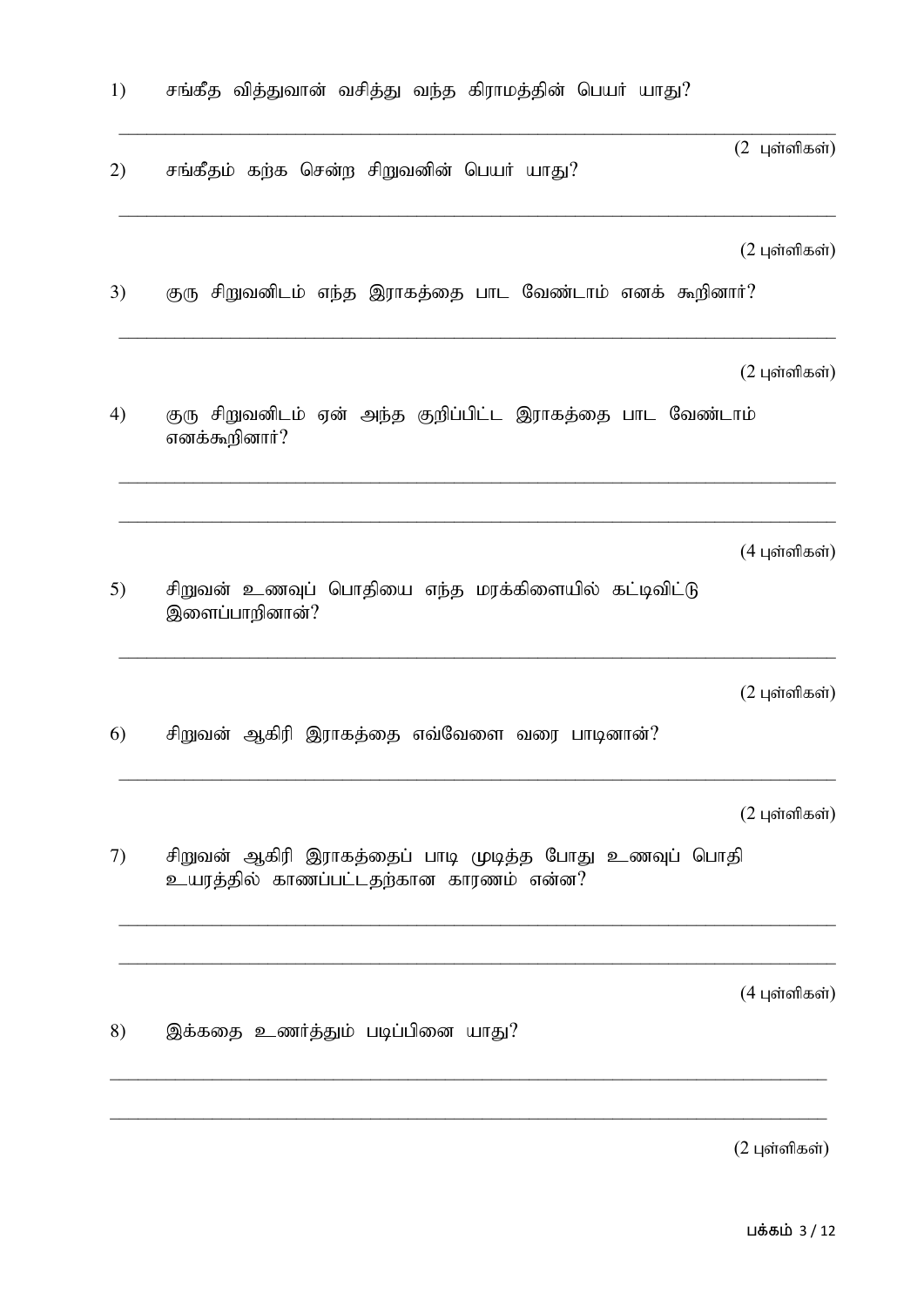| --- | இல<br>வினா |  | பள்ளிகள் |  | <u>п 1 с</u><br>ுயை |  |
|-----|------------|--|----------|--|---------------------|--|
|-----|------------|--|----------|--|---------------------|--|

#### $2.1.$ பொருத்தமான சொற்களின் கீழ் கோடிடுக

- 1) பெற்றோர், பிள்ளைகளின் நடனத்தைக் கண்டு (களித்தனர் / கழித்தனர்)
- 2) கடற் (கறையில் / கரையில்) சிறுவர்கள் மணற்கோட்டை கட்டி விளையாடினார்கள்.
- 3) மல்லிகை மலர் (மனம் / மணம்) வீசியது.
- 4) கிளி தன் (அழகினால் / அலகினால்) மாம்பழத்தை கொத்தி தின்றது.
- 5) நாதஸ்வர (ஒலி / ஒளி) ஊரெங்கும் பரவியது.

 $(5 \text{ L} \text{or} \text{L} \text{or} \text{L} \text{or} \text{L} \text{or} \text{L} \text{or} \text{L} \text{or} \text{L} \text{or} \text{L} \text{or} \text{L} \text{or} \text{L} \text{or} \text{L} \text{or} \text{L} \text{or} \text{L} \text{or} \text{L} \text{or} \text{L} \text{or} \text{L} \text{or} \text{L} \text{or} \text{L} \text{or} \text{L} \text{or} \text{L} \text{or} \text{L} \text{or} \text{L} \text$ 

#### பின்வரும் சொற்களின் எதிர்கருத்துச் சொற்களை எழுதுக  $2.2.$

| 1) இரவு      |  |
|--------------|--|
| 2) வீரன்     |  |
| 3) முடிவு    |  |
| 4) நம்பிக்கை |  |
| 5) வெற்றி    |  |

 $(5 \text{ L} \text{or} \text{L} \text{or} \text{L} \text{or} \text{L} \text{or} \text{L} \text{or} \text{L} \text{or} \text{L} \text{or} \text{L} \text{or} \text{L} \text{or} \text{L} \text{or} \text{L} \text{or} \text{L} \text{or} \text{L} \text{or} \text{L} \text{or} \text{L} \text{or} \text{L} \text{or} \text{L} \text{or} \text{L} \text{or} \text{L} \text{or} \text{L} \text{or} \text{L} \text{or} \text{L} \text$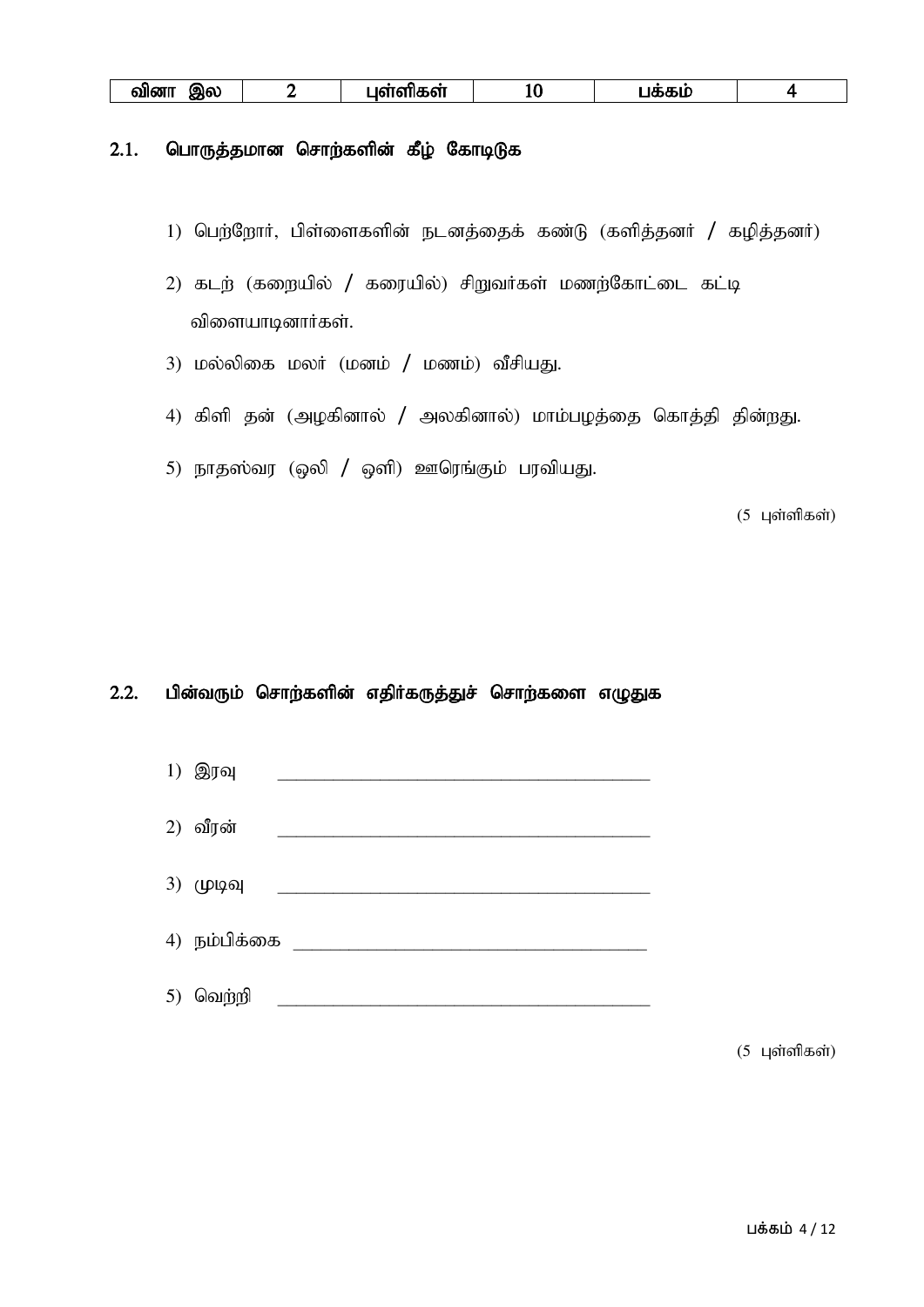| ---<br>. האור<br>. OL<br><b>VARVOIL</b><br>ີ | ı۴ | --<br>_____ |  |
|----------------------------------------------|----|-------------|--|

#### $3.1.$ பின்வரும் பழமொழிகளை, கீழே தரப்பட்டுள்ள சொற்தொகுதியைக் கொண்டு பூர்த்தி செய்க.

| 1) ஏட்டுச் சுரைக்காய்                                 |
|-------------------------------------------------------|
| 2) வெள்ளம் வர முன்பே $\frac{1}{\sqrt{1-\frac{1}{2}}}$ |
| 3) இக்கரை மாட்டிற்கு                                  |
| 4) வளரும் பயிரை                                       |
| 5) இளம் கன்று                                         |

| அக்கரை பச்சை      | கறிக்கு உதவாது                                                                                                                                                                                                                                                                                                                                                                                                                                                                         |
|-------------------|----------------------------------------------------------------------------------------------------------------------------------------------------------------------------------------------------------------------------------------------------------------------------------------------------------------------------------------------------------------------------------------------------------------------------------------------------------------------------------------|
| முளையில் தெரியும் | அணை கட்ட வேண்டும்                                                                                                                                                                                                                                                                                                                                                                                                                                                                      |
| பயம் அறியாது      |                                                                                                                                                                                                                                                                                                                                                                                                                                                                                        |
|                   | $(5 \text{ L} \cdot \text{L} \cdot \text{L} \cdot \text{L} \cdot \text{L} \cdot \text{L} \cdot \text{L} \cdot \text{L} \cdot \text{L} \cdot \text{L} \cdot \text{L} \cdot \text{L} \cdot \text{L} \cdot \text{L} \cdot \text{L} \cdot \text{L} \cdot \text{L} \cdot \text{L} \cdot \text{L} \cdot \text{L} \cdot \text{L} \cdot \text{L} \cdot \text{L} \cdot \text{L} \cdot \text{L} \cdot \text{L} \cdot \text{L} \cdot \text{L} \cdot \text{L} \cdot \text{L} \cdot \text{L} \cdot$ |

#### $3.2.$ பின்வரும் மிருகங்களின் தொனிகளை கீழே தரப்பட்டுள்ள சொற்களிலிருந்து தெரிவு செய்து எழுதுக.

| 1) சேவல் |  |
|----------|--|
| 2) $-46$ |  |
| 3) கோழி  |  |
| 4) காகம் |  |
| 5) நாய்  |  |

| கொக்கரிக்கும | கரையும | குனாககும | கூவும |  |
|--------------|--------|----------|-------|--|
|              |        |          |       |  |

(5 புள்ளிகள்)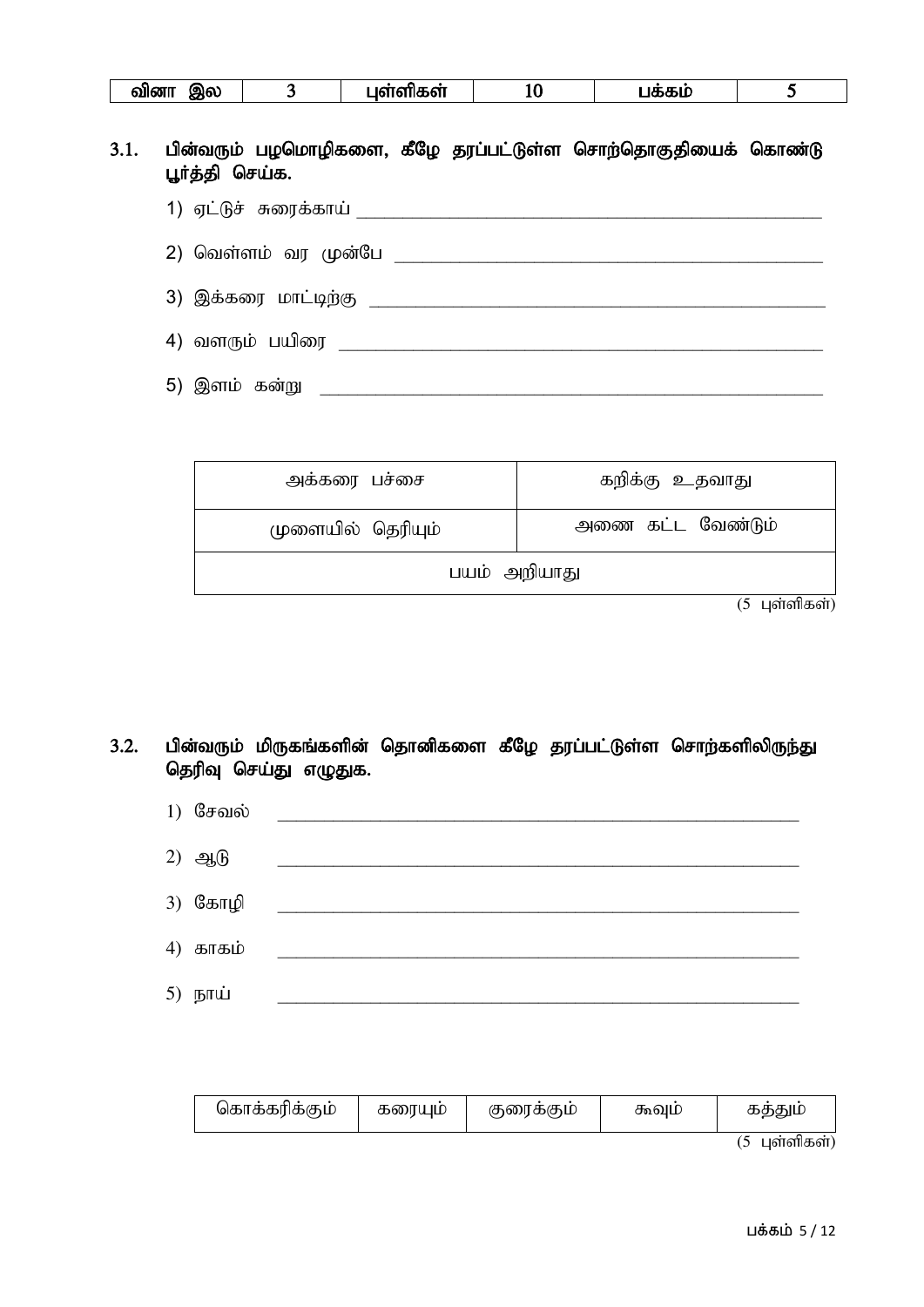|      | வினா இல  | $\overline{\mathbf{4}}$ | புள்ளிகள் | $\overline{10}$                                 | பக்கம் | 6 |
|------|----------|-------------------------|-----------|-------------------------------------------------|--------|---|
| 4.1. |          |                         |           | பின்வரும் சொற்களின் பொருளை விளங்க வசனம் எழுதுக. |        |   |
|      | $1)$ கலை |                         |           |                                                 |        |   |
|      | 2) மழை   |                         |           |                                                 |        |   |
|      | 3) வலி   |                         |           |                                                 |        |   |
|      | 4) படி   |                         |           |                                                 |        |   |
|      | 5) அறை   |                         |           |                                                 |        |   |
|      |          |                         |           |                                                 |        |   |

 $(10 \t10\text{arrows})$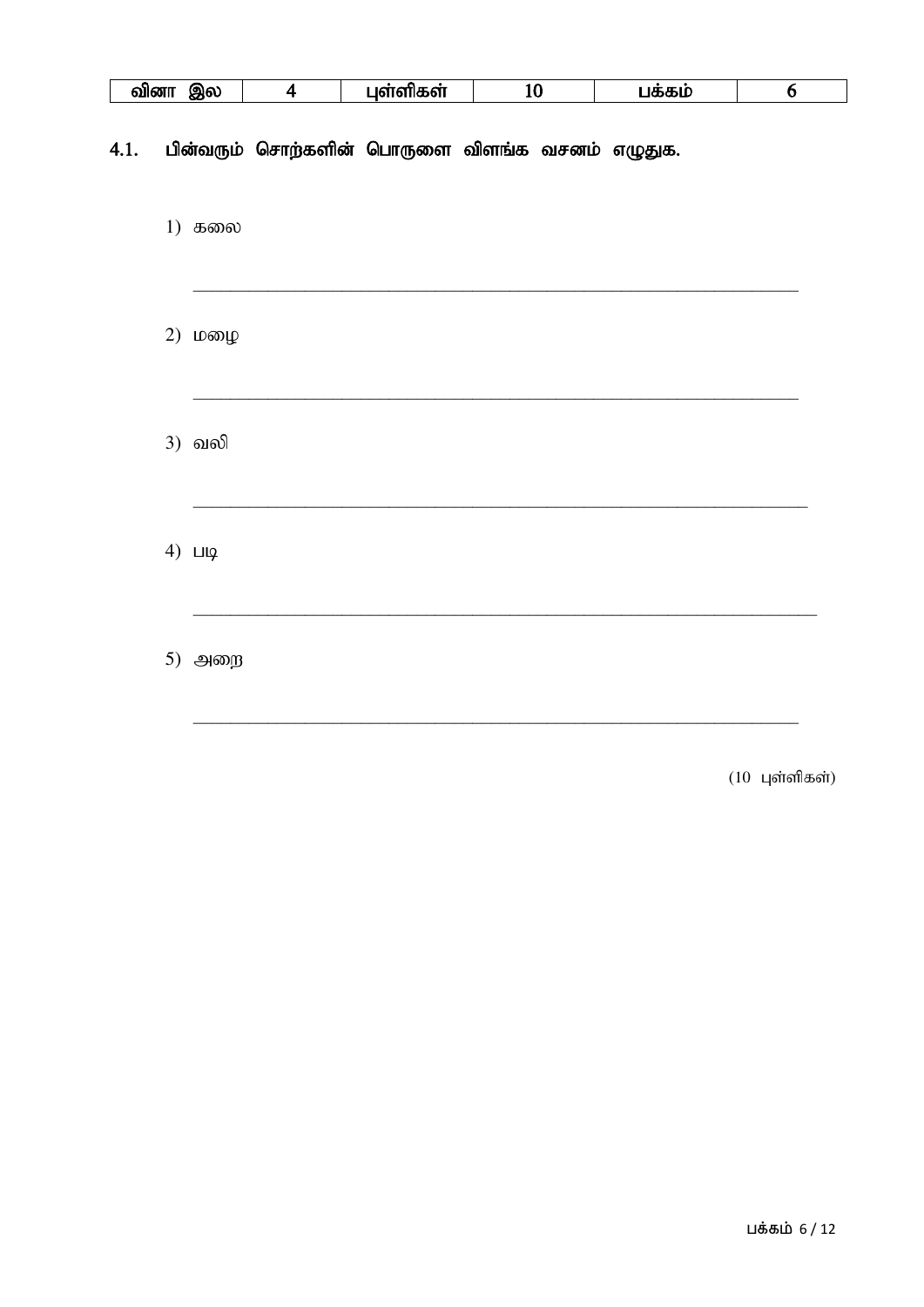|      | வினா இல | 5 <sub>5</sub> | புள்ளிகள்                                            | 10 | பக்கம் | $\overline{7}$                                        |
|------|---------|----------------|------------------------------------------------------|----|--------|-------------------------------------------------------|
| 5.1. |         |                | பின்வரும் ஆங்கில சொற்களுக்குரிய தமிழ் சொற்களை எழுதுக |    |        |                                                       |
|      |         |                |                                                      |    |        |                                                       |
|      |         |                |                                                      |    |        |                                                       |
|      |         |                |                                                      |    |        |                                                       |
|      |         |                |                                                      |    |        |                                                       |
|      |         |                |                                                      |    |        |                                                       |
|      |         |                |                                                      |    |        | $(5 \text{ L} \text{or} \text{m} \text{m} \text{cm})$ |
|      |         |                |                                                      |    |        |                                                       |
| 5.2. |         |                | பின்வரும் சொற்களை சேர்த்து எழுதுக.                   |    |        |                                                       |

| $1)$ ஐந்து + பத்து |  |
|--------------------|--|
|                    |  |
|                    |  |
|                    |  |
| 5) வெள்ளை + கட்டி  |  |

 $(5 \text{ L} \text{or} \text{L} \text{or} \text{L} \text{or} \text{L} \text{or} \text{L} \text{or} \text{L} \text{or} \text{L} \text{or} \text{L} \text{or} \text{L} \text{or} \text{L} \text{or} \text{L} \text{or} \text{L} \text{or} \text{L} \text{or} \text{L} \text{or} \text{L} \text{or} \text{L} \text{or} \text{L} \text{or} \text{L} \text{or} \text{L} \text{or} \text{L} \text{or} \text{L} \text{or} \text{L} \text$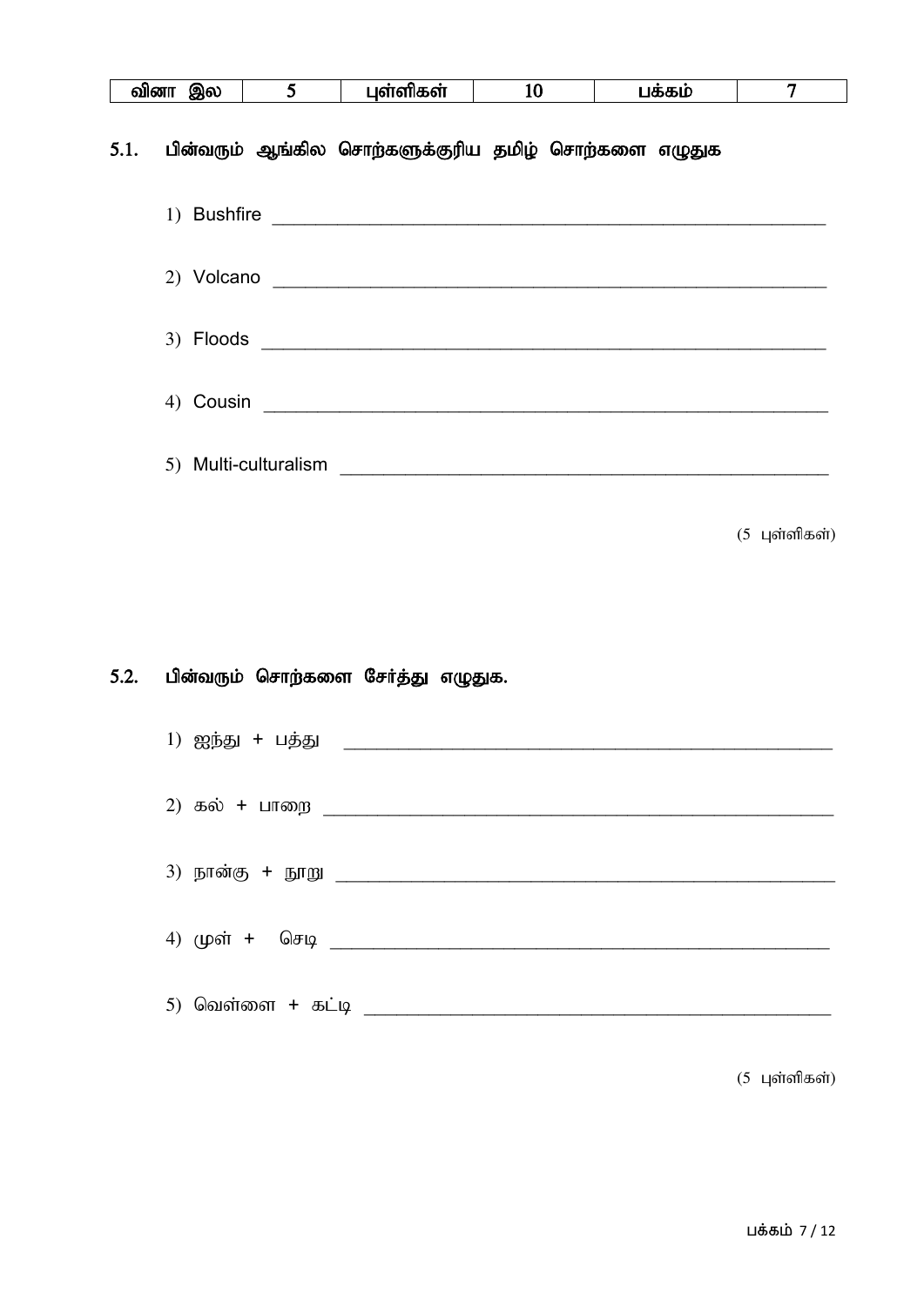| $\cdots$<br>வினா<br>இல | --- | 20<br>∼ | ---<br>ъu. |  |
|------------------------|-----|---------|------------|--|

### கடிதம் எழுதுக

உங்கள் உறவினர் ஒருவருக்கு தமிழ் பாடசாலையில் நீங்கள் இயங்கலையில் (online) கல்வி கற்கும் அனுபவம் பற்றி விளக்கி ஒரு கடிதம் எழுதுக.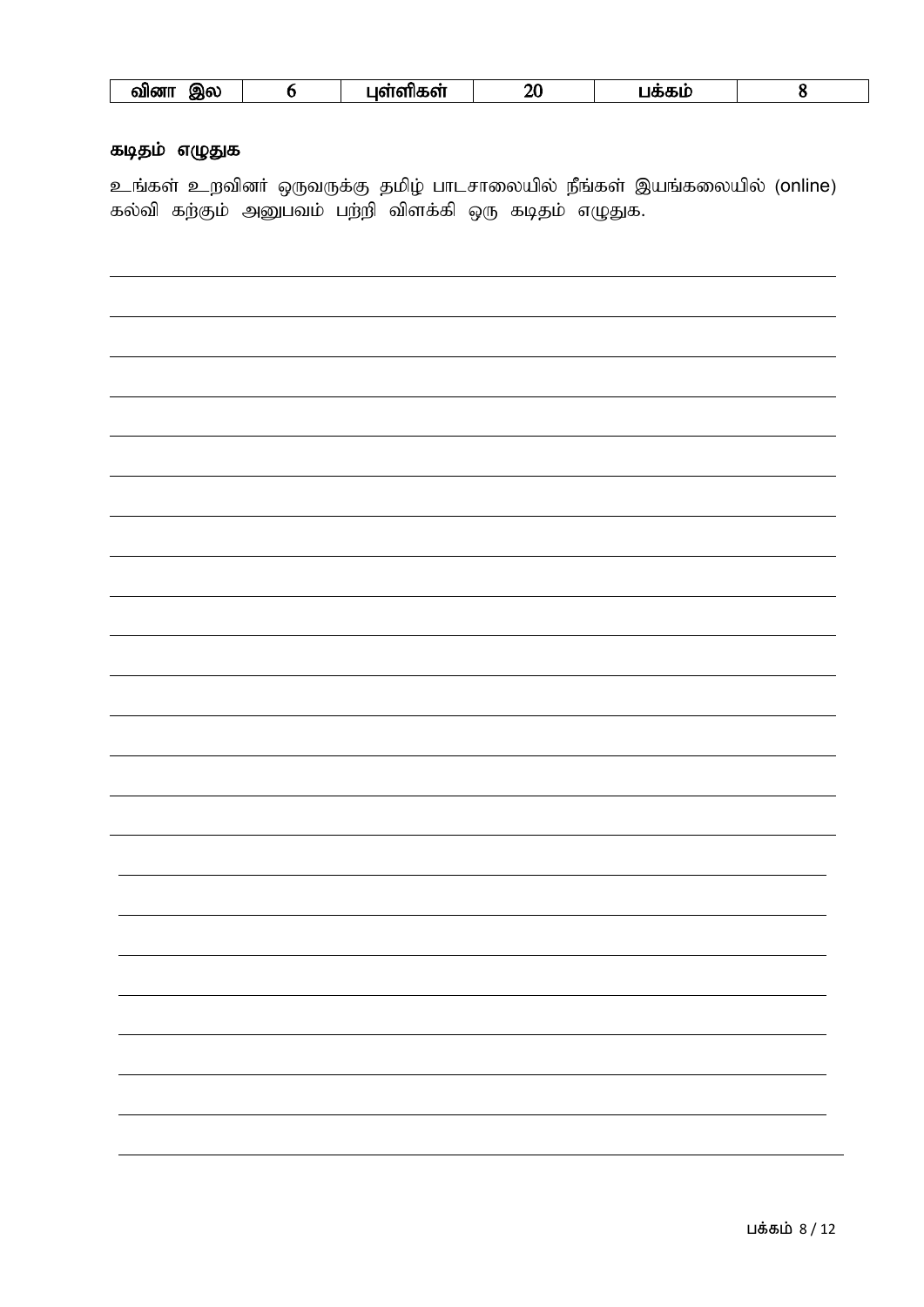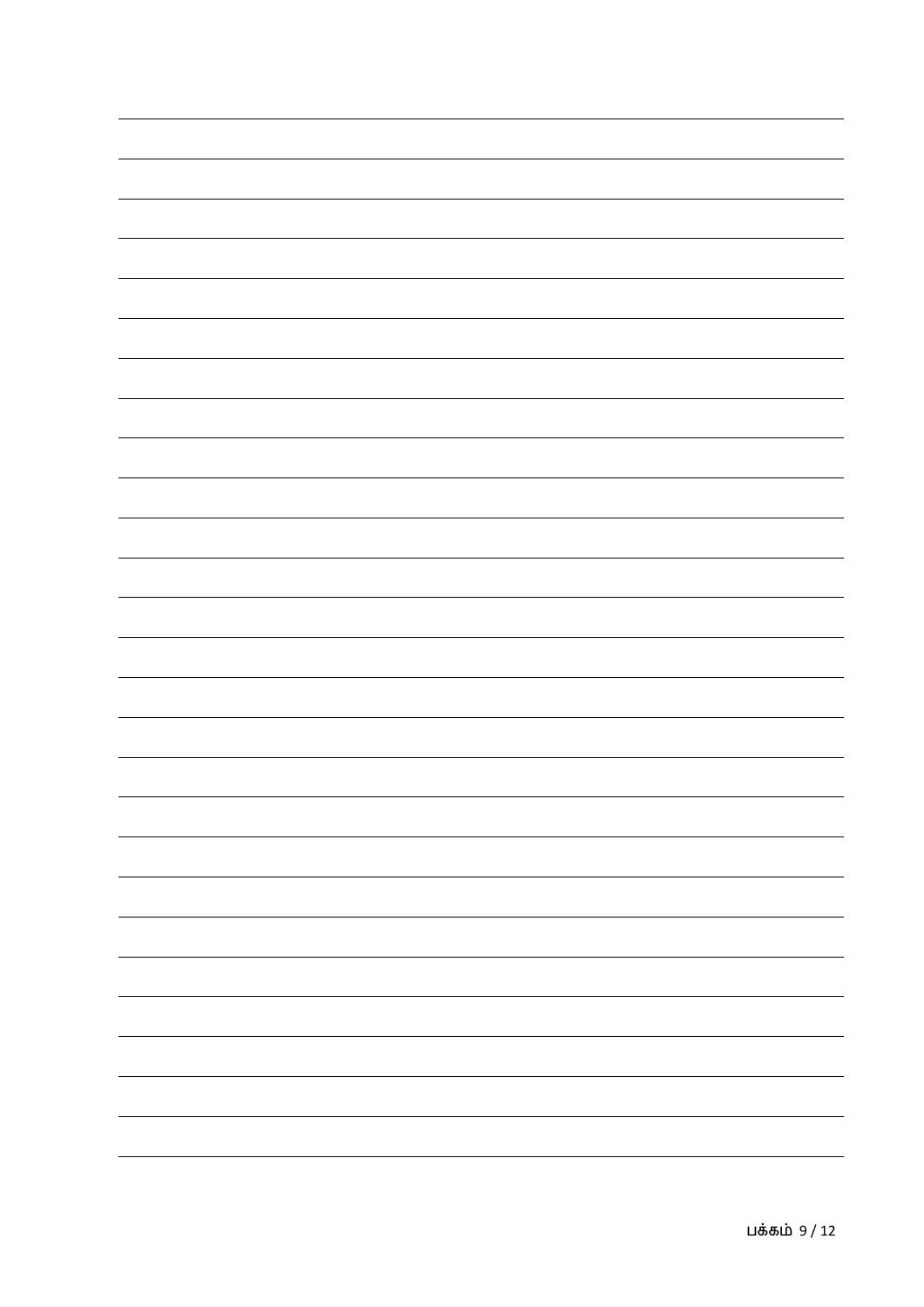| வினா<br>ത്രിക<br><br>ີ | ----<br>~<br>ın<br>ווטשוי | $\gamma$<br>∼<br>$\sim$ | the contract of the contract of the contract of the contract of the contract of | 10 |
|------------------------|---------------------------|-------------------------|---------------------------------------------------------------------------------|----|

### கட்டுரை எழுதுதல்

பின்வரும் தலைப்புகளில் ஒன்றைத் தெரிவு செய்து 100 சொற்களிற்கு குறையாமல் கட்டுரை ஒன்று எழுதுக.

- $1)$  தமிழ் வளர்த்த பெரியார்
- 2) தமிழர் பாரம்பரிய விளையாட்டுக்கள்
- 3) மிருகக்காட்சி சாலைக்கு சென்ற எனது அனுபவம்
- 4) தமிழர் பண்டிகை